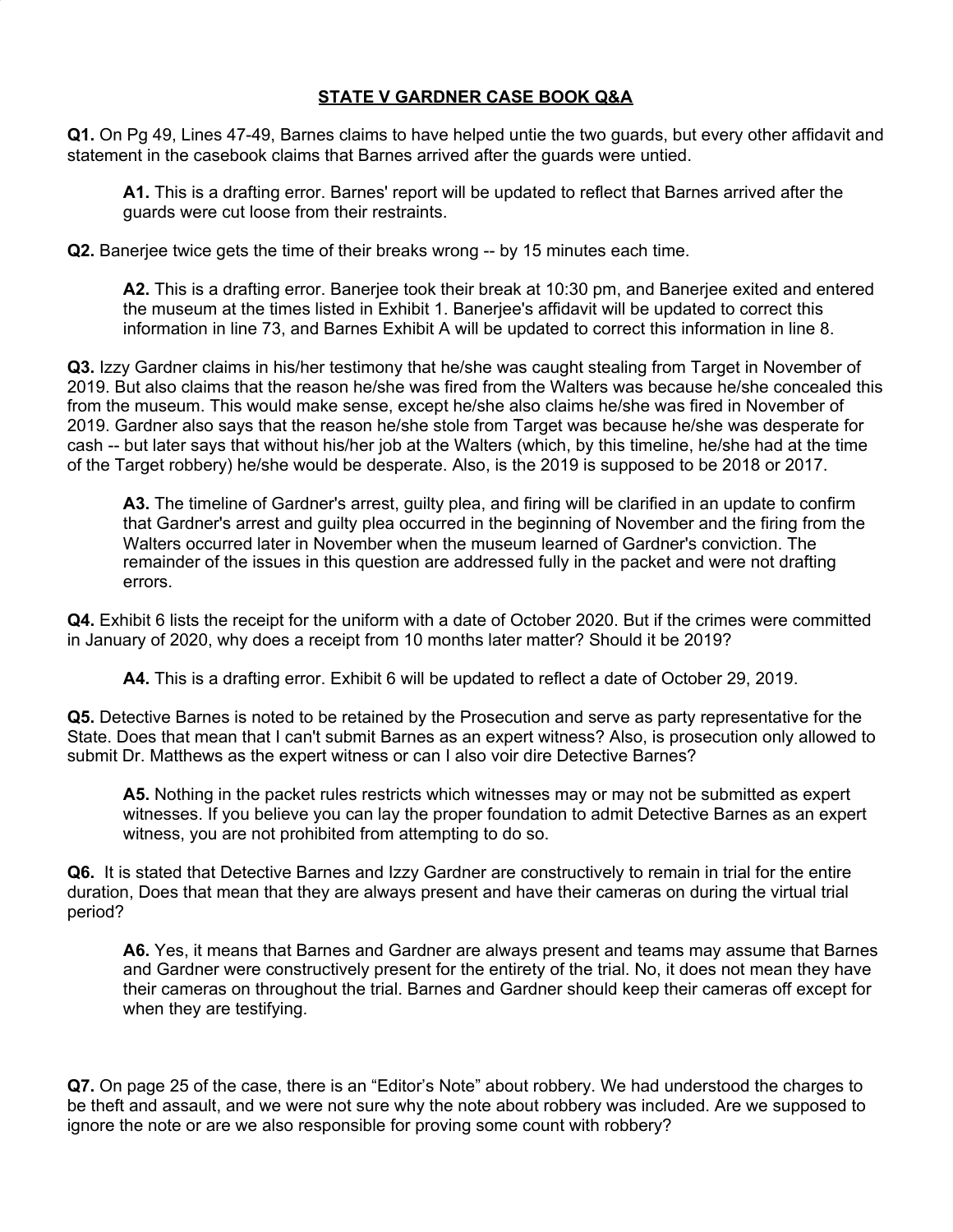**A7.** You can ignore this note; it is a remnant of when we were considering robbery as a possible charge. It will be deleted in a future case update.

**Q8.** Dr. Kenya Abara's affidavit states that Dr. Matthews (around lines 203) believes Izzy's phone connected to tower 16x at 1:38 AM and 1:50 AM. However, Exhibit 9 states that at 1:38 am and 1:50 am, Izzy's phone connected to 16y. Is this a typo error?

**A8.** This is a drafting error that will be corrected in a future update. Tower 16X covers the Walters Art Museum as seen in Exhibits 11 and 12. The references to Tower 16Y in Dr. Matthews' supplemental report will be corrected to refer to Tower 16X, as will the reference to 16Y in line 101 of Dr. Abara's report. Exhibit 9 will be corrected to indicate that Gardner's phone connected to Tower 16X. 16X is the tower that covers the Walters Art Museum and is the tower that Gardner connected to at 1:38 AM and 1:50 AM. 16Y is the tower and antenna that covers the range shown in Exhibit 12c, and Izzy Gardner did not connect to tower 16Y on the night in question.

**Q9.** The second page of Exhibit 9 says that it's the data from January 5, 2020, 12:00 PM to January 2, 2020, 9:00 AM. I think the PM is a typo since the crime occurred at 1:30 a.m. and the times listed in the chart all show AM.

**A9.** This is a typo. The revised case packet will change the information on the second page of Exhibit 9 from "January 5, 2020, 12:00 PM" to "January 5, 2020, 12:00 AM (midnight)."

**Q10.** In Dr. Matthews' report, line 44, page 61, Dr. Matthews says the only information he reviewed was "Exhibit 2, the zoomed-in map of downtown Chesapeake City." Exhibit 2 is the appraisal, so I think this is just a typo and should have been Exhibit 3, which is the map.

**A10.** This is a typo. Line 44 of Dr. Matthews' report will be updated to reflect the map of Chesapeake City is Exhibit 3.

**Q11.** In Dr. Matthews' report, line 114, page 62, it says, "You can see that 4:09 connection reflected in Matthews Exhibit 11a." There are no cell towers shown on Exhibit 11a. I believe the writer meant 11c.

**A11.** Line 114 of Dr. Matthews' report will be updated to read "You can see that 4:09 PM connection reflected in Matthews Exhibit 11c."

**Q12.** On page 62, line 117, it says that the "phone pings off cell tower 71Z in the orientation shown in Matthews Exhibit 11c. Exhibit 11c shows the orientation of antenna 46Y, not 71Z. I believe the writer meant Exhibit 11d for that one.

**A12.** The reference to Matthews Exhibit 11c in line 117 of Dr. Matthews' report will be updated to refer to Matthews Exhibit 11d. The same reference in line 120 of Dr. Matthews' report will either be updated to Matthews Exhibit 11d or deleted as redundant.

**Q13.** In Dr. Matthew's report, lines 132-134, it says, "This cellular tower and antenna include the apartment building where Izzy Gardner lives, and can be seen in Matthews Exhibit 11a." There are no cellular towers or antennas shown on Exhibit 11a.

**A13.** Lines 133-34 of Dr. Matthews' report will be updated to read "... and can be seen in Matthews Exhibit 11c."

**Q14.** In Exhibit 6 it says October 29, 2020, on the receipt. However, on the affidavit provided by the Detective for the State, it says October 29, 2019.

**A14.** See Answer to Question No. 4.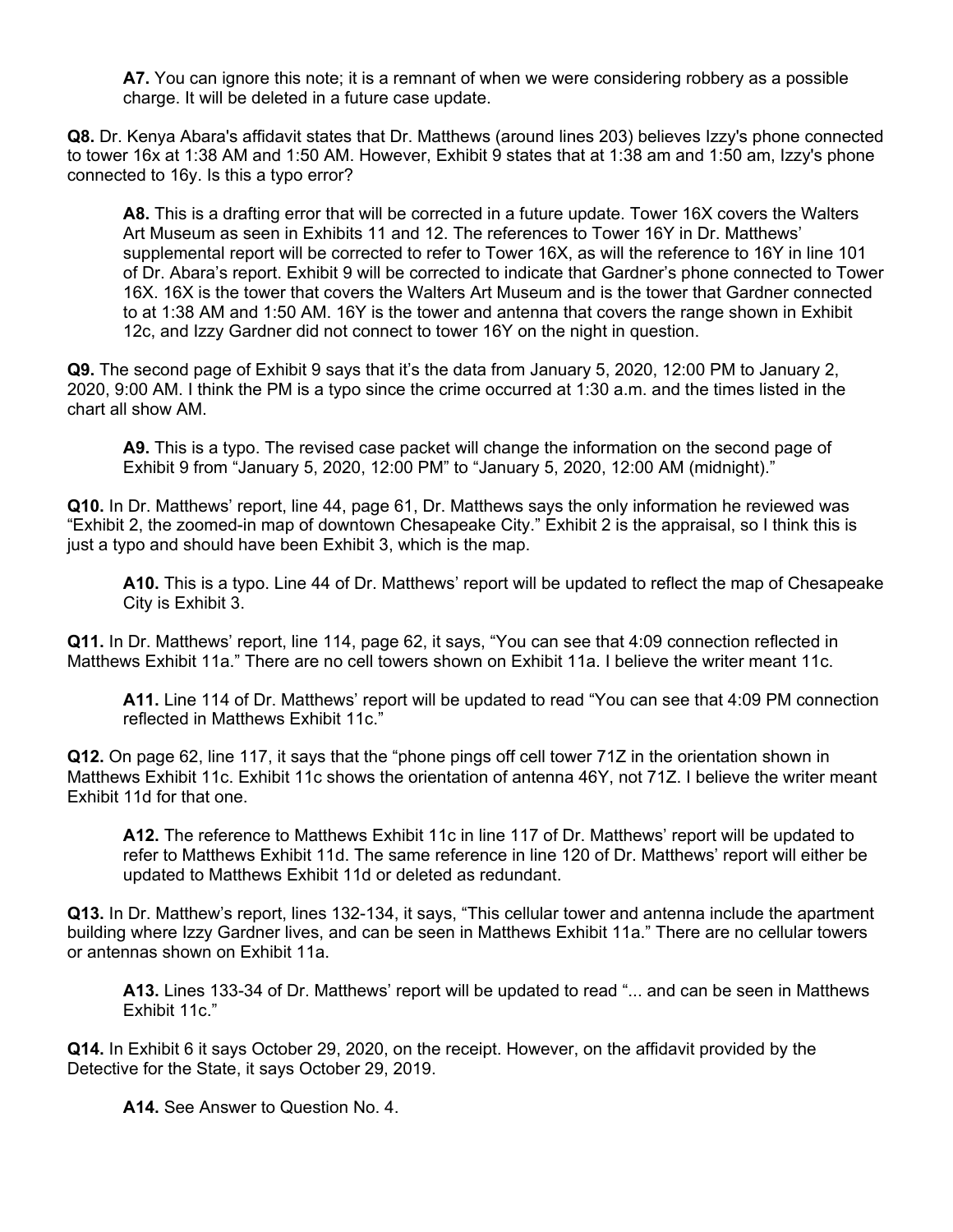**Q15.** The signatures of Armani and Izzy are different from the affidavit and the Chesapeake sign-in sheet (exhibit 4).

**A15.** All signatures in the packet are authentic and witnesses must acknowledge as such. This is addressed in Special Instruction No. 7.

**Q16.** Indictments pp. 36-37 say "3 paintings" stolen; one was a vase.

**A16.** The indictment will be updated to reflect that three items were stolen.

**Q17.** Is Monday January 6th or January 7th? Barnes affidavit p. 52-53 refers to Monday as both, and Tuesday as January 8th. Also did Izzy deposit the \$7800 on January 6th or January 7th? Bank record (ex. 7) says 6th but that would be a Sunday (if Monday is the 7th and Tuesday the 8th). Izzy affidavit says deposit was on the 7th.

**A17.** The packet is intended to reflect real dates, which means that Monday is January 6, 2020. The Barnes report will be updated on line 206 to state "Monday, January 6" and on line 227 to state "Tuesday, January 7." Izzy Gardner's affidavit will be updated on line 146 to read "January 6th."

**Q18.** Matthews affidavit p. 61 city map is Exhibit 3 not Exhibit 2.

**A18.** See Answer to Question 10.

**Q19.** Inconsistencies in use of 16X and 16Y cell tower - Exhibit 9 (cell phone data) shows Izzy's phone in 16Y at time of theft; Matthews report p. 63 and exhibits 11f & 12c show phone in 16X at time of theft (even though they say they're relying on Exhibit 9); Matthews report p. 65 says phone in 16Y at the time; Abara report p. 76 says phone in 16Y.

**A19.** See Answer to Question 8.

**Q20.** Is there a hearsay exception for unavailable declarant? Don't see it in Rules pp. 16-17.

**A20.** We will be adding Rule 804 and the 804(b) unavailable witness hearsay exceptions to the case revision.

**Q21.** FBI Art Crime Team Report (Ex. 8) p. 94 says Source 1 & Source 2 unaware the other is cooperating with FBI, but then Source 1 comments on Source 2's information.

**A21.** The intended inference is that the investigator asked Source 1 about the information they received from Source 2. The packet will be updated to clarify this and establish clearly that the investigator asked Source 1 about the information they received from Source 2 without revealing to Source 1 where that information came from.

**Q22.** Casey affidavit p. 45 says "Springtime" was being cut from the frame, but his statement to detective (Barnes Exhibit B) says it was "Madonna" - mistake or intentional?

**A22.** The packet speaks for itself on this question.

**Q23.** "The next morning on Wednesday, January 9, 2020, Chesapeake City Police Officers arrested Gardner as Gardner walked to work" from Barnes line 262-63 - should this be January 8 because that is a Wednesday? Also, in Barnes' affidavit in different parts it said Izzy Gardner made the deposit on Monday and different parts say Gardner made the deposit Tuesday.

**A23.** See Answer to Question 17. The dates will be corrected, and line 262 will read "Wednesday, January 8." All references to the deposit in Barnes' report will be corrected to reference "Monday,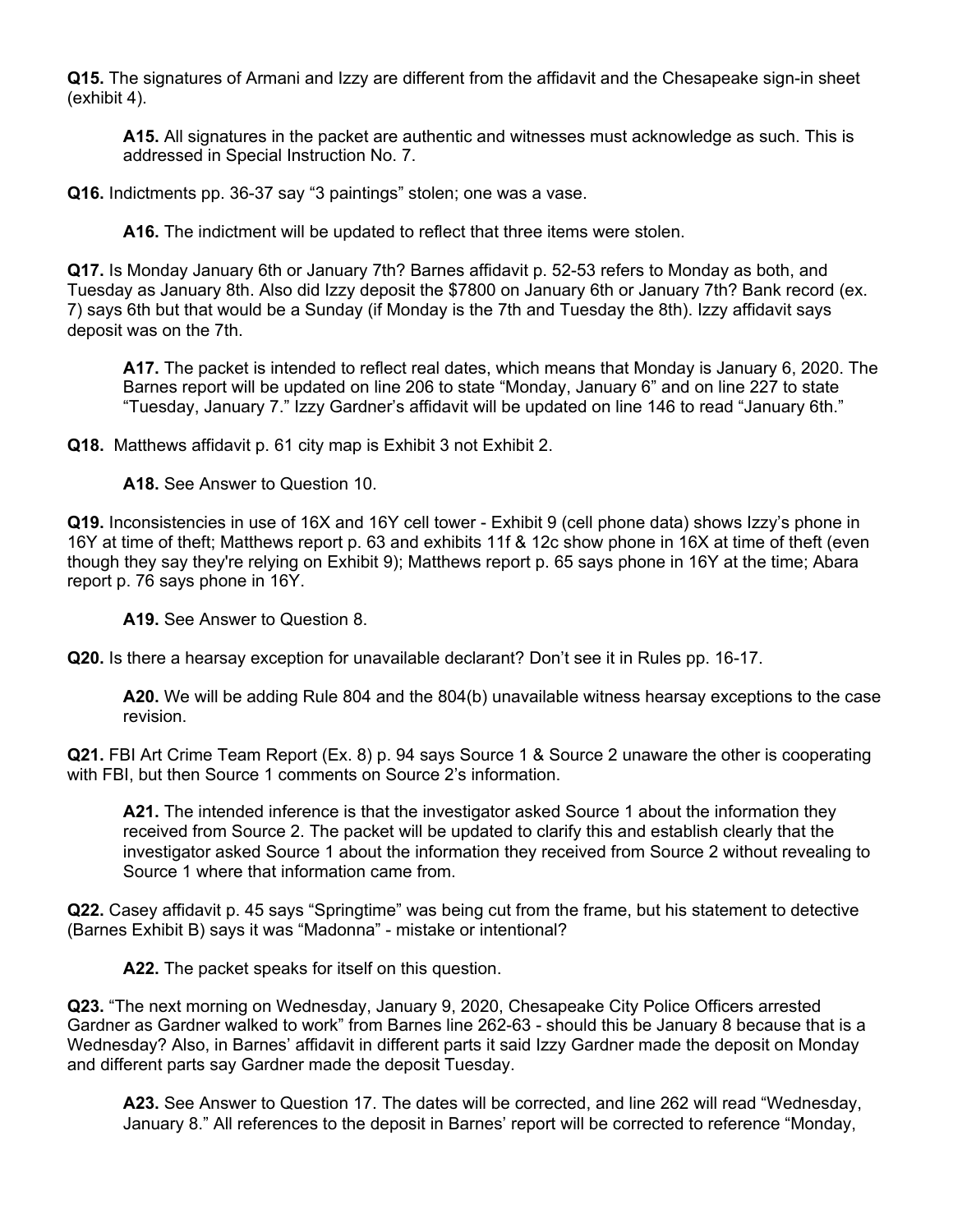January 6" as the date of Izzy Gardner's bank deposit. The references to Tuesday, January 8 in lines 227 and 236 of Barnes' report will be corrected to read "Tuesday, January 7."

**Q24.** In exhibit 7, the bank balance starts at \$712.64. After spending \$16.14 on 7/11, the balance goes down to \$296.50. Is the opening balance supposed to be \$312.64?

**A24.** Yes, this is a drafting error. Exhibit 7 will be corrected to reflect an opening balance of \$312.64.

**Q25.** In exhibit 8, the 4th paragraph of Forensic Evidence review talks about "27 swabs to test for potential DNA profiles." It goes on to say "These swaps". There are many other places throughout the case where swaps is said instead of swabs. Should we assume these are all meant to be swabs (see also line 167 of Barnes affidavit)?

**A25.** Yes, these are drafting errors/typos. References to "swaps" will be corrected to "swabs."

**Q26.** Lines 274-276 of Barnes' affidavit say Matthews' report confirms that Izzy did not leave when Izzy said Izzy left. However, Matthews says Izzy left at 1:50 and Izzy says Izzy left around 1:50.

**A26.** Detective Barnes' report will be edited to accurately reflect the conclusions in Dr. Matthews' report.

**Q27.** Barnes' affidavit isn't super clear about when he joined the Criminal Investigation Division. line 15-16 makes it sound like he joined in 2009, but line 25 and 35 say he joined in 2012. If he joined in 2012, there's a gap in his resume from 2009-2012.

**A27.** Detective Barnes joined the Criminal Investigation Division in 2009. Lines 25 and 35 of Barnes' report will be updated to change 2012 to 2009.

**Q28.** Can the State call two expert witnesses or can we only technically qualify one witness as an expert?

**A28.** Nothing in the rules prohibits the State (or the Defense) from attempting to qualify more than one witness as an expert if they choose to do so.

**Q29.** On page 27 of the casebook (35 of the pdf) the information regarding second degree assault, particularly subsection C, appears to have a typo. When outlining the charge for Battery it appears to erroneously use the word assault in describing the crime.

**A29.** This is not a mistake. The references to assault or attempted assault refer to three different methods to prove assault, two of which are titled battery or attempted battery. That language is taken directly from the Maryland Criminal Pattern Jury Instructions.

**Q30.** Barnes Exhibit A (line 52-54) and Barnes Exhibit B (line 53-54) seem to say that Sidney Ross found Jamie and Casey, cut them loose, and then called the police. However, lines 100-107 of Barnes affidavit say that Sidney found Jamie, cut him/her loose, called 911, and then found Casey. Which version of events is correct?

## **A30.** See Answer to Question 1.

**Q31.** Line 122- Says Izzy was in the cell tower of the Engineers Club/Art Museum at 4:26 and remained static there. This matches Izzy's statement where they say the arrived to work around 4:30 and is shown apparently in an exhibit with the employee sign-in. However, in Matthews "conclusions" number 3, they say Izzy was not on that same cell tower with the Engineer's Club/Art Museum until 5:06 pm, there is nothing explaining, in the conclusions, where Izzy was from 4:22-5:06 either. So, the question is, is Matthews purposefully wrong in their description of events and this is a catch for defense? Is 5:06 the correct time and the other times are typos? Or are there mistakes in Matthews affidavit?